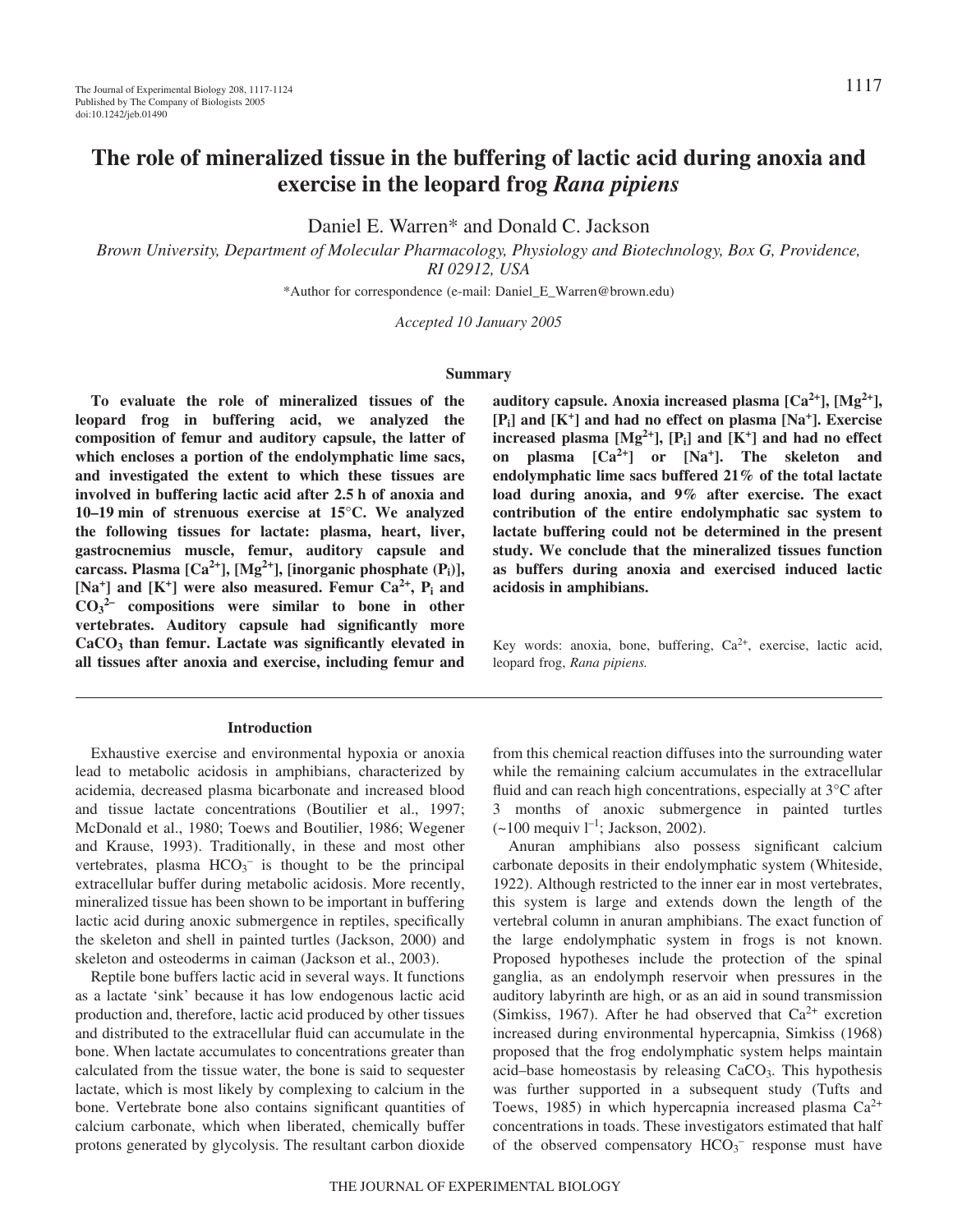### 1118 D. E. Warren and D. C. Jackson

come from internal CaCO<sub>3</sub> stores because the levels could not be accounted for solely by uptake across the skin.

Our purpose was to determine whether the skeleton and endolymphatic system of the leopard frog *Rana pipiens* play roles in buffering lactic acid accumulated during anoxic submergence and strenuous exercise. There are no previous reports of lactate accumulation in mineralized tissue as a result of anoxia in an amphibian, or following exhaustive exercise in any vertebrate. Although the leopard frog is not likely to experience anoxia in its natural environment, it is very likely to accumulate extreme levels of lactic acid due to lesser degrees of oxygen lack during winter hibernation (Donohoe and Boutilier, 1999). Therefore, to study the frogs' response to anoxia is useful for determining a role for mineralized tissue responses in buffering lactic acid, which we assessed by measuring lactate accumulation in the mineralized tissues and comparing it to the lactate concentrations in other tissues of the frog. We assessed the skeletal contribution as sources of chemical buffering by measuring the concentrations of their major ionic constituents in plasma. Because it was easy to dissect rapidly, we sampled the entire frog auditory capsule, a part of the skull that encloses the membranous labyrinth and a portion of the endolymphatic sac (Fig. 1; Whiteside, 1922). The mineral compositions of femur and auditory capsule were analyzed for comparisons with bone of other vertebrates. We also incubated frog femur in 30 mmol  $l^{-1}$  lactate solutions at pH 8.0 and 7.3 for 6 and 24 h to ascertain the capacity for lactate uptake in frog bone.

#### **Materials and methods**

### *Experimental animals*

Leopard frogs *Rana pipiens* Schreber 1782 (body mass 26.9–101.9 g), were obtained from Lemberger (Oshkosh, WI, USA). Frogs used in the anoxia, exercise and mineral composition experiments were held at 15°C for 3–5 days until used in experiments. Frogs whose femurs were used in the bone incubation experiments were held at 6°C for 2–3 weeks until killed. The animals were held in Providence tapwater  $(Ca^{2+}=17.3 p.p.m.,$   $Mg^{2+}=0.6 p.p.m.,$   $Na^{+}=10.0 p.p.m.,$  $K^+=0.8$  p.p.m.) and were not fed during the course of the experiments. All parts of this experiment were approved by the Brown University Institutional Animal Care and Use Committee (IACUC)

### *Determination of bone and auditory capsule Ca2+, Mg2+, Na+, K<sup>+</sup> and Pi concentrations*

The ionic compositions of frog bone and auditory capsule were determined. Frogs were pithed and their femurs  $(N=1\times5$ animals) dissected from skeletal muscle. Auditory capsules  $(N=2\times5$  animals), formed by the prootic and exoccipital bones of the skull, were sampled by bisecting the skull mid-sagitally and dissecting them from surrounding muscle and the squamosal bone on the lateral edge of the skull. Femur and auditory capsules were dried for 2–3 days at 87°C and ground to a powder under liquid nitrogen (Spex 6700, Freezer Mill,



Fig. 1. Dorsal view of a frog depicting the location of the auditory capsule. The endolymphatic system (region shaded black) is omitted from the left side. (Modified from Whiteside, 1922.)

Metuchen, NJ, USA). The powder was placed in porcelain vials and heated to 475°C for 2 days to burn away all organic material. The resultant ash was dissolved in 12 vol. 2 mol  $l^{-1}$ HCl and analyzed for  $Na^+$  and  $K^+$  using flame photometry (IL model 943; Lexington, MA, USA). The HCl was further diluted with 5 vol. of deionized water (60 vol. total) and analyzed for  $Mg^{2+}$ . A portion of this solution was further diluted with 30 vol. of deionized water (1800 vol. total) and analyzed for  $Ca^{2+}$  and inorganic phosphate ( $P_i$ ; see below for the details of the analysis). Atomic absorption spectrophotometry (Perkin-Elmer model 280, Boston, MA, USA) was used to measure  $Ca^{2+}$  and  $Mg^{2+}$  levels and a standard kit for  $P_i$  (Kit 670 Sigma, St Louis, MO, USA).

### *Determination of bone and auditory capsule CO3 2–*

A known amount  $(0.02-0.1\text{ g})$  of bone or auditory capsule powder (obtained as described above) was introduced into a flask containing 15 ml 2 mol  $l^{-1}$  HCl through which humidified nitrogen gas was passed  $(-240 \text{ ml min}^{-1})$ ; Jackson et al., 1999). Carbon dioxide, generated as the result of  $CO<sub>3</sub><sup>2</sup>$  titration, was then carried by the nitrogen gas through a drying column (Drierite, Xenia, OH, USA) and then through a  $CO<sub>2</sub>$  analyzer (AEI, model CD-3A, Pittsburgh, PA, USA). The output from the carbon dioxide analyzer was recorded on a laptop computer using a data acquisition system (BIOPAC MP100, Goleta, CA, USA) and analyzed using software (Acqknowledge, BIOPAC, Goleta, CA, USA). The volume of  $CO<sub>2</sub>$  generated was calculated by the following:

Vol.  $CO<sub>2</sub>$  generated =

(Average  $\%CO_2 \times$  Time averaged  $\times$  N<sub>2</sub> flow rate) / 100

All volumes were corrected to STPD and converted to mmoles  $CO<sub>2</sub>$ , assuming the constant 22.26 ml per mmole  $CO<sub>2</sub>$ (Cameron, 1989). One mole of  $CO<sub>2</sub>$  was assumed to be derived from one mole of  $CO<sub>3</sub><sup>2</sup>$ .

*Anoxia and exercise experimental protocol* The anoxia and exercise experiments were carried out at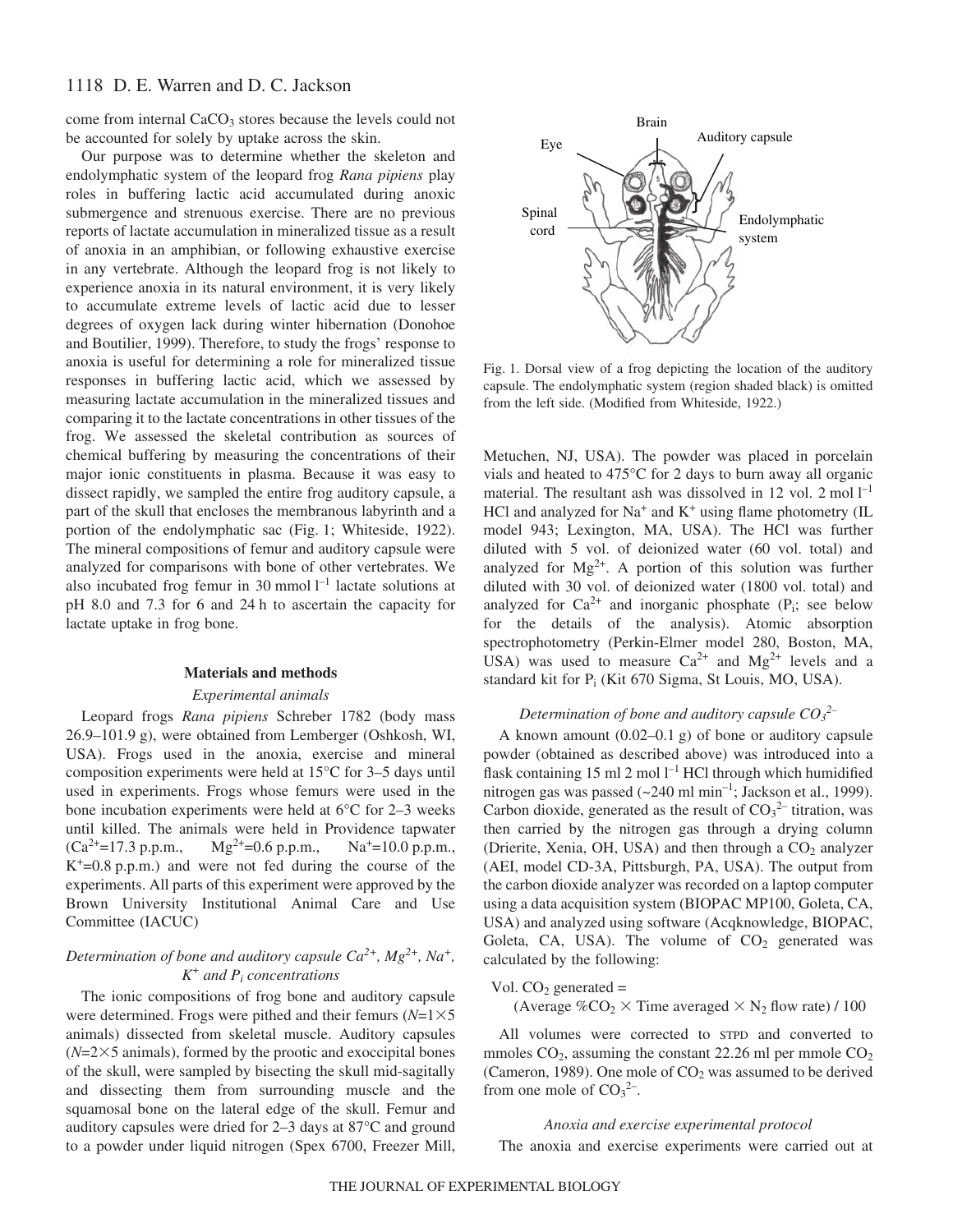15°C. Frogs were randomly chosen as controls, anoxic or exercised.

Control frogs (*N*=6) were placed individually into darkened, 1-liter containers (diameter=11 cm, height=12 cm) containing 0.5 l aerated water. The next day, 5 ml of a buffered 0.1  $g$  ml<sup>-1</sup> MS222 solution (buffered to pH 7.0 with  $1 \text{ mol } l^{-1}$  NaOH) were added to one of the containers. After 20 min, the anesthetized animal was removed, pithed, weighed and sampled as described below. The remaining frogs were similarly sampled in turn. Control frogs were treated in this manner because preliminary experiments in which we pithed frogs without anesthesia showed significant lactate accumulation in their tissues and it was our intention to sample the tissues with tissue lactate contents as low as possible.

Anoxic frogs (*N*=6) were placed in a water-filled  $15 \text{ cm} \times 21 \text{ cm} \times 43 \text{ cm}$  (W $\times$ H $\times$ L) aquarium vigorously bubbled with nitrogen gas for at least 1 h prior, in order to displace any dissolved oxygen. A plastic mesh screen was placed just below the surface of the water to prevent access to air. An additional acrylic lid covered all but a small part of the water's surface to allow for nitrogen gas to escape. Vigorous bubbling of the nitrogen gas was continued throughout the submergence. After 2.5 h, the animals were removed, pithed, weighed and sampled as described below. Anoxic frogs were not anesthetized because the animals were quiescent, but still alive, by the end of anoxic submergence and did not struggle during the pithing. The quiescence has been observed in previous studies of anoxia in frogs (Wegener and Krause, 1993).

Exercised frogs (*N*=6) were placed in a  $15 \text{ cm} \times 21 \text{ cm} \times 43 \text{ cm}$  (W $\times$ H $\times$ L) aquarium with 2–3 cm deep water and chased with a metal rod until they were incapable of further burst swimming  $(10-19 \text{ min})$ . The animals were removed, pithed, weighed and sampled as described below. Exercised frogs were not anesthetized because doing so would have required an additional 20 min after the exercise period ended and would have prevented us from examining the immediate post-exercise condition of the animal. The animals struggled little, if at all, during the pithing because they were exhausted from the exercise and so additional lactate production after the exercise period was unlikely.

### *Tissue sampling*

All sampling was performed in a cold-room at 3°C to minimize changes in tissue metabolites during dissection. After pithing, a mid-line incision on the ventral side of the frog was made and blood (0.1–0.4 ml) was sampled *via* cardiac puncture and placed on ice. Heart, liver and gastrocnemius muscle were quickly sampled and flash-frozen in clamps cooled using liquid nitrogen. The femur (1 per animal) was cleared of skeletal muscle, its shaft cut lengthwise and the marrow removed. The bone fragments were quickly freeze clamped. Auditory capsules (2 per animal) were sampled by completely bisecting the skull mid-sagitally and cutting them free of surrounding muscle and bone (orbital and maxilla), and were freeze clamped. The remaining carcass was clamped and frozen by immersion in liquid nitrogen.

### *Bone as a buffer in leopard frogs* 1119

The blood samples were kept on ice for  $1-2$  h until they could be centrifuged for 3 min at 9300 **g**. Previous experience in our laboratory has shown that the lactate and ionic composition of the plasma do not change when treated in this manner. The plasma was transferred to another vial and stored at –25°C until analyzed for lactate (Kit 735-10; Trinity Biotech, St Louis, MO, USA),  $Ca^{2+}$  and  $Mg^{2+}$  (atomic absorption spectrophotometry; Perkin-Elmer model 280), Na<sup>+</sup> and  $K^+$  (flame photometry; IL model 946, Lexington, MA, USA) and  $P_i$  (Kit 670, Sigma). The frozen tissues were kept on dry ice for  $1-2$  h before they could be transferred to a deep freeze, where they were stored at –75°C until analyzed for lactate.

### *Lactate analyses of tissues and plasma*

Frozen heart, liver and gastrocnemius muscle  $(-200$  mg) were homogenized in 1 ml ice-cold 0.6 mol l<sup>-1</sup> perchloric acid using a Mini-Beadbeater 3110BX (Biospec, Bartlesville, OK, USA) using 1 mm glass beads for 3 min. The frozen carcass was homogenized in 4 vol. of ice-cold  $0.6 \text{ mol} l^{-1}$  perchloric acid using a Virtis Super 30 homogenizer (Gardiner, NY, USA). Frozen femur and auditory capsules were ground to a powder under liquid nitrogen (Spex 6700, Freezer Mill). The powder was incubated in 5 vol. of ice-cold  $0.6 \text{ mol } l^{-1}$ perchloric acid for 2 h on ice, vortexing every 20 min. Samples of all tissue homogenates were centrifuged at 9300 **g** for 3 min. [Lactate] was measured in the resultant supernatants and plasma using an enzymatic assay (Kit 735-10, Trinity Biotech).

### *Bone incubations*

Twelve leopard frogs were euthanized with intraperitoneal injections of Beuthanasia®-D Special (Schering-Plough, Millsborough, DE, USA) and their femurs removed, cleaned of soft tissue including marrow, and frozen at –25°C until used in the incubations. One femur from each of the 12 animals was incubated in a beaker containing a solution of 0.8% NaCl, 10 mmol  $l^{-1}$  TES and 30 mmol  $l^{-1}$  lactate at pH 8.0, and the other femurs in an identical solution at pH 7.3. The volume of solution in each beaker was 80 ml. Six femurs were sampled from each beaker after 6 h and 24 h, frozen in liquid nitrogen and stored at –25°C until analyzed for lactate as described above.

### *Statistical analyses*

Differences in the composition of femur and auditory capsule were determined using *t*-tests. Two-way multivariate analysis of variance (MANOVA) was used to determine whether tissue type and treatment affected lactate concentration. Least-squares mean (LSM) tests were used to determine whether treatment affected the plasma concentrations of  $Ca^{2+}$ ,  $Mg^{2+}$ ,  $Na^{+}$ ,  $K^{+}$  and  $P_i$ , and whether time and pH affected lactate uptake into bone in the incubation experiment. Student's *t*-tests were used to elucidate differences revealed by the MANOVA and LSM tests. All statistical analyses were performed using JMP 4.0 (SAS Institute, Cary, NC, USA).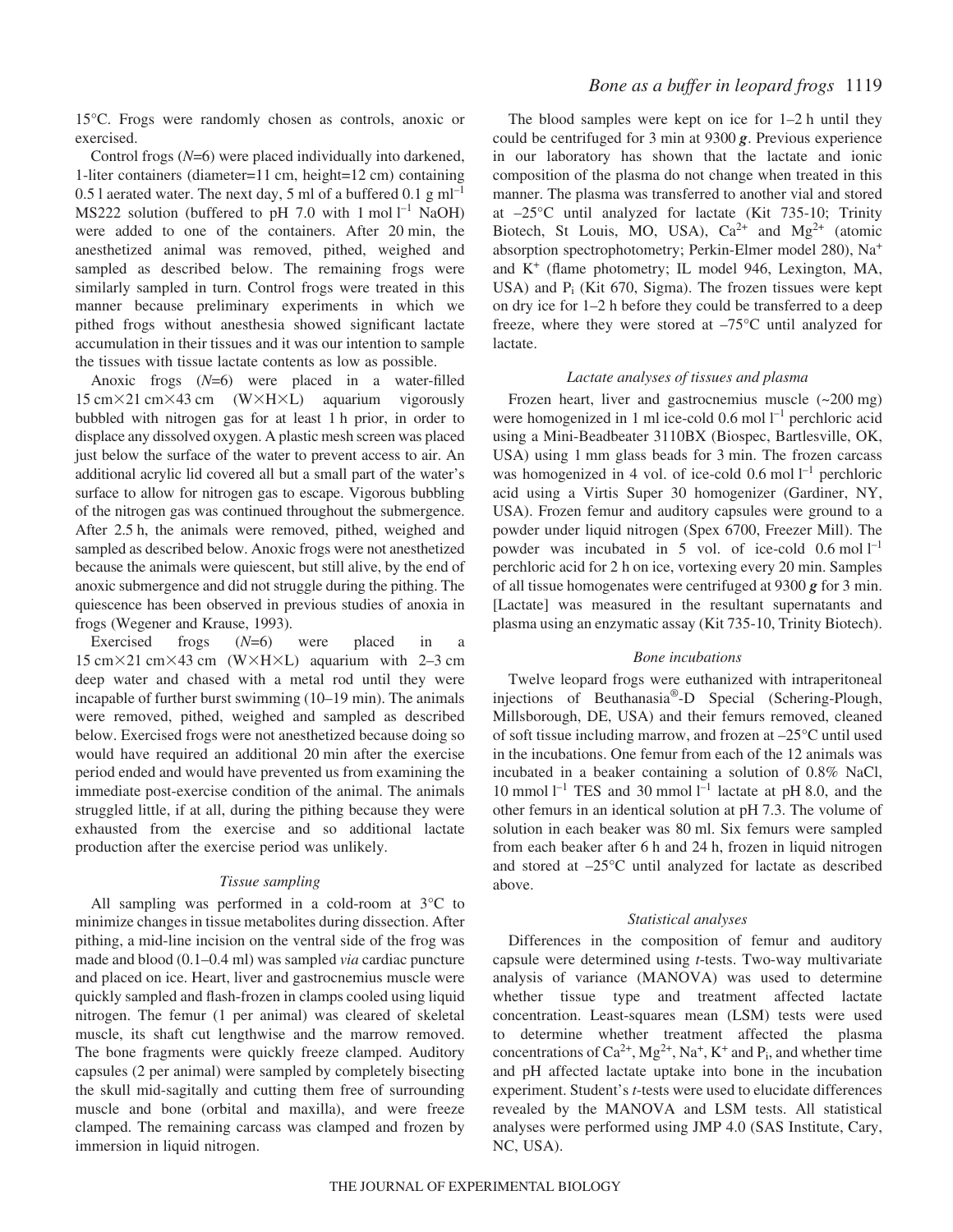## 1120 D. E. Warren and D. C. Jackson

| <b>Tissue</b>                                    |                 | Water $(\%)$ Organic $(\%)$ Ash $(\%)$ |                 | CO <sub>3</sub> <sup>2</sup><br>(mmol $kg^{-1}$ dry tissue) | Composition (mmol $kg^{-1}$ ash) |                 |                 |              |               |
|--------------------------------------------------|-----------------|----------------------------------------|-----------------|-------------------------------------------------------------|----------------------------------|-----------------|-----------------|--------------|---------------|
|                                                  |                 |                                        |                 |                                                             | $P_i$                            | $Ca^{2+}$       | $M\varrho^{2+}$ | $Na+$        | $K^+$         |
| Femur                                            | $54.3 \pm 0.1*$ | $25.5 \pm 0.1*$                        | $20.2 \pm 0.1*$ | $533 \pm 24*$                                               | $6192+44*$                       | $9900+99*$      | $288 + 4*$      | $483 \pm 17$ | $36.7\pm4.1*$ |
| Auditory capsule                                 | $70.0 \pm 0.1$  | $18.3 \pm 0.1$                         | $11.7 \pm 0.1$  | $1398 \pm 156$                                              | $5256 \pm 132$                   | $10764 \pm 105$ | $256 \pm 6$     | $453 \pm 42$ | $62.4\pm 6.3$ |
| Values are means $+$ s E M (N–5 for each tissue) |                 |                                        |                 |                                                             |                                  |                 |                 |              |               |

Table 1. *Composition of femur and auditory capsule of the leopard frog Rana pipiens* 

Values are means  $\pm$  s.E.M. ( $N=5$  for each tissue).

\*Significant difference between the two tissues (*P*<0.05, *t*-test).

### **Results**

### *Femur and auditory capsule composition*

The compositions of femur and auditory capsule are summarized in Table 1. All of the inorganic components, except for  $CO_3^2$ <sup>-</sup>, are expressed as mmol kg<sup>-1</sup> ash.  $CO_3^2$ <sup>-</sup> was measured on dry bone powder and is expressed as mmol $kg^{-1}$  dry tissue.

Auditory capsule contained more water and less organic matter than femur. Femur ash contained slightly more  $P_i$  and more  $Mg^{2+}$  than auditory capsule. There was no difference in the amount of Na+ between the two tissues. Auditory capsule ash contained more  $Ca^{2+}$  and  $K^+$  than femur ash. Dry auditory capsule contained almost twice the  $CO<sub>3</sub><sup>2-</sup>$  of dry femur.

### *Lactate distribution in normoxic controls*

Tissue lactate concentrations from anesthetized, but otherwise undisturbed, animals are shown in Fig. 2 and were low in all tissues examined (means ranged  $0.6-1.8$  mmol  $kg^{-1}$ ).

### *Lactate distribution during anoxia*

Anoxic submergence at  $15^{\circ}$ C for 2.5 h significantly increased lactate concentrations above control levels in all tissues, including femur and auditory capsule (Fig. 2). Femur and auditory capsule lactate concentrations (15.0 and 13.2 mmol  $kg^{-1}$ , respectively) were similar to those in carcass  $(13.5 \text{ mmol kg}^{-1})$ . Gastrocnemius muscle accumulated the most lactate  $(24.7 \text{ mmol kg}^{-1})$  and liver the least  $(9.0~\mathrm{mmol~kg}^{-1})$ , both of which were significantly different from the other tissues. Plasma and heart accumulated similar



lactate concentrations (20.4 and 18.4 mmol  $kg^{-1}$ , respectively), which were significantly greater than all other tissues except gastrocnemius muscle.

### *Lactate distribution during exhaustive exercise*

The mean time to exhaustion was  $13.1 \pm 1.6$  min (range= $10-19$  min) at 15 $^{\circ}$ C. Lactate concentrations were significantly elevated relative to controls in all tissues, including femur and auditory capsule (Fig. 2). Femur lactate concentrations were similar to those in liver and auditory capsule and were significantly lower than the other tissues. Auditory capsule lactate concentrations were significantly less than in plasma, gastrocnemius and heart, but similar to all other tissues. Gastrocnemius muscle and plasma accumulated the most lactate (13.9 and 14.0 mmol  $kg^{-1}$ , respectively) and femur and liver the least (5.3 and 4.6 mmol  $kg^{-1}$ , respectively). The lactate concentration in plasma did not differ from that in heart  $(10.6 \text{ mmol kg}^{-1})$ .

### *Plasma ion changes during anoxia and exhaustive exercise*

Plasma ion concentrations during anoxia and exhaustive exercise are summarized in Figs 3 and 4. Plasma  $[Ca^{2+}]$ increased significantly relative to controls after 2.5 h anoxia, but was unaffected by exhaustive exercise. Plasma  $[Mg^{2+}]$ increased in both anoxic and exercise groups by 35% and 17%, respectively, and was significantly different across all groups. Plasma  $[P_i]$  and  $[K^+]$  increased significantly in both anoxic and exercised frogs but did not differ between the two groups. Plasma [Na<sup>+</sup>] was unaffected by anoxia or exercise.

### *Bone incubations*

The results of the bone incubations are presented in Fig. 5 and show that frog bone sequestered lactate at pH 8.0 and 7.3. There was no significant interaction between pH and time

Fig. 2. Lactate concentration in plasma, carcass, auditory capsule (Aud. Caps.), femur, gastrocnemius muscle (Gastroc.), liver and heart in controls, after 2 h anoxia and after exhaustive exercise in leopard frogs at 15°C. Lactate concentrations after anoxia and exercise are significantly higher than controls for all tissues. Values are means  $\pm$  s.e.m.,  $N=5-6$  per treatment for each tissue. Differences between tissues within a treatment are indicated by differing letters (two-way MANOVA, Student's *post-hoc t*-test)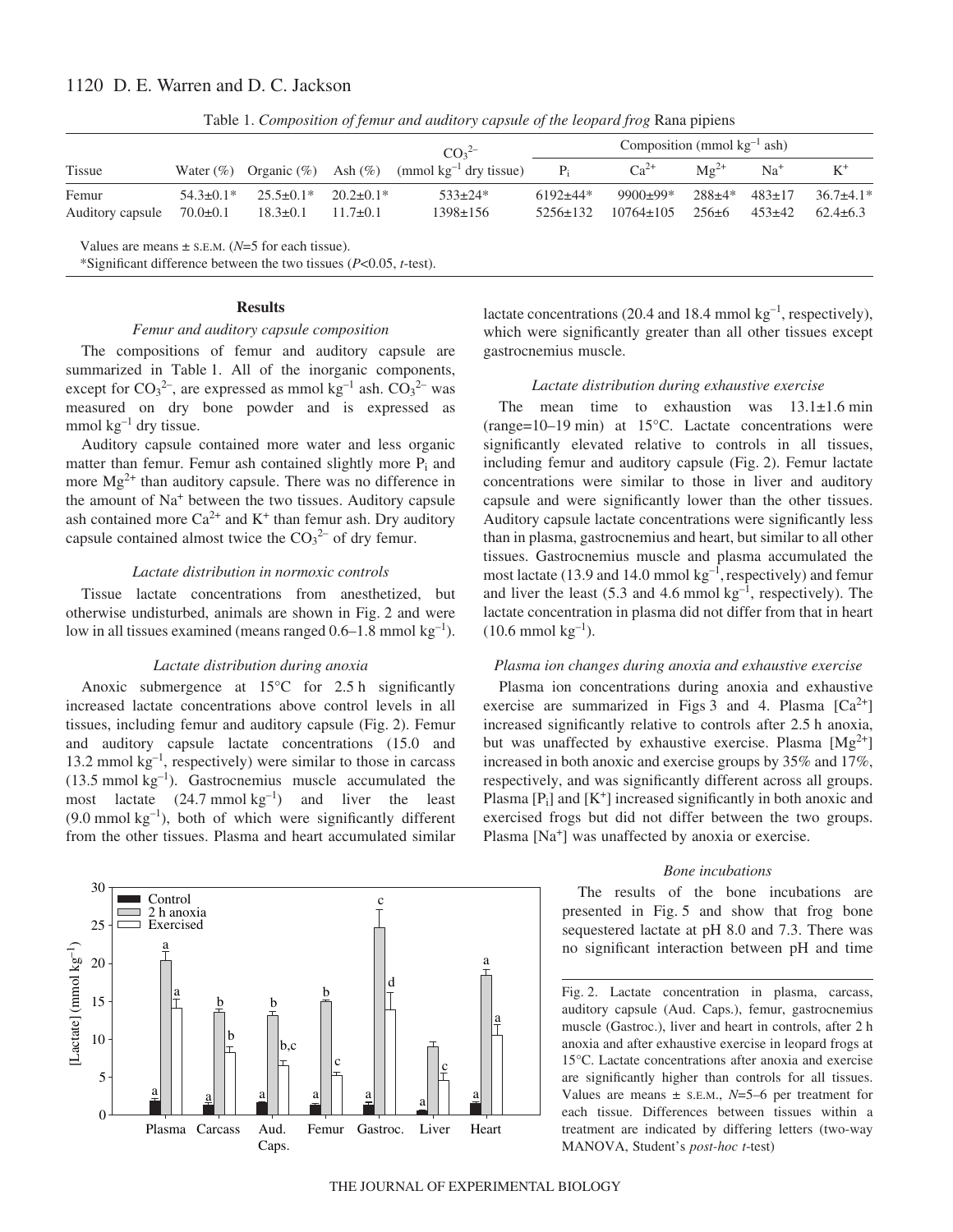

Fig. 3. Plasma concentrations of (A)  $Ca^{2+}$ , (B)  $Mg^{2+}$  and (C)  $P_i$  in controls, after 2 h anoxia and after exhaustive exercise in leopard frogs at 15°C. Values are means ± S.E.M., *N*=6 per treatment for each ion. Differences between treatments are indicated by differing letters (LSM, Student's *post-hoc t*-test).

 $(P=0.07)$ , but time and pH, by themselves, had significant effects. Lactate concentrations of the solutions fell during incubation from 29.7 to 27.3 mmol  $l^{-1}$  at pH 7.3 and from 29.3 to 27.9 mmol  $l^{-1}$  at pH 8.0.

#### **Discussion**

This study extends previous observations on lactate uptake into bone during anoxia in other animals (Jackson, 2000; Jackson et al., 2003, 2001), but is the first report of uptake during anoxia in an amphibian and following a bout of exhaustive exercise in any vertebrate. We have demonstrated that the amphibian skeletal and endolymphatic systems accumulate lactate during both anoxic submergence and exhaustive exercise and can do so in as little as 10 min, the



Fig. 4. Plasma concentrations of (A)  $K^+$  and (B) Na<sup>+</sup> in controls, after 2 h anoxia and after exhaustive exercise in leopard frogs at  $15^{\circ}$ C. Values are means ± S.E.M., *N*=5 per treatment for each ion. Differences between treatments are indicated by differing letters (LSM, Student's *post-hoc t*-test).

fastest time observed in any vertebrate examined. Based on changes in plasma  $[Ca^{2+}]$ , the skeleton and/or endolymphatic systems also functioned as sources of chemical buffer for the extracellular fluid during anoxic submergence, but not exercise, in our study. Our data further demonstrate that buffering of lactic acid is a general property of mineralized tissue.

The composition of frog bone in this study is similar to that in a previous analysis and to most other vertebrates (Biltz and Pellegrino, 1969). Frog femur contains less  $CO_3^2$  than bone and shell of the extremely anoxia-tolerant painted turtle *Chrysemys picta bellii* (Jackson et al., 2000), and osteoderms of the broad-nosed caiman (Jackson et al., 2003). Auditory capsule has a  $CaCO<sub>3</sub>$  composition that is similar to that in the long bone and shell of the painted turtle *Chrysemys picta bellii* (Jackson et al., 2000) and greater than caiman osteoderm (Jackson et al., 2003).

The large  $CaCO<sub>3</sub>$  deposits in our analysis of auditory capsule are also consistent with the earliest descriptions of the endolymphatic lime deposits (Dempster, 1930; Whiteside, 1922) and indicate that we succeeded in sampling them with our protocol. This verification is important because (1) our sampling included the dermal bone encapsulating a portion of the endolymphatic lime sac, and (2) we used the same sampling technique in our lactate analyses after anoxia and exercise. The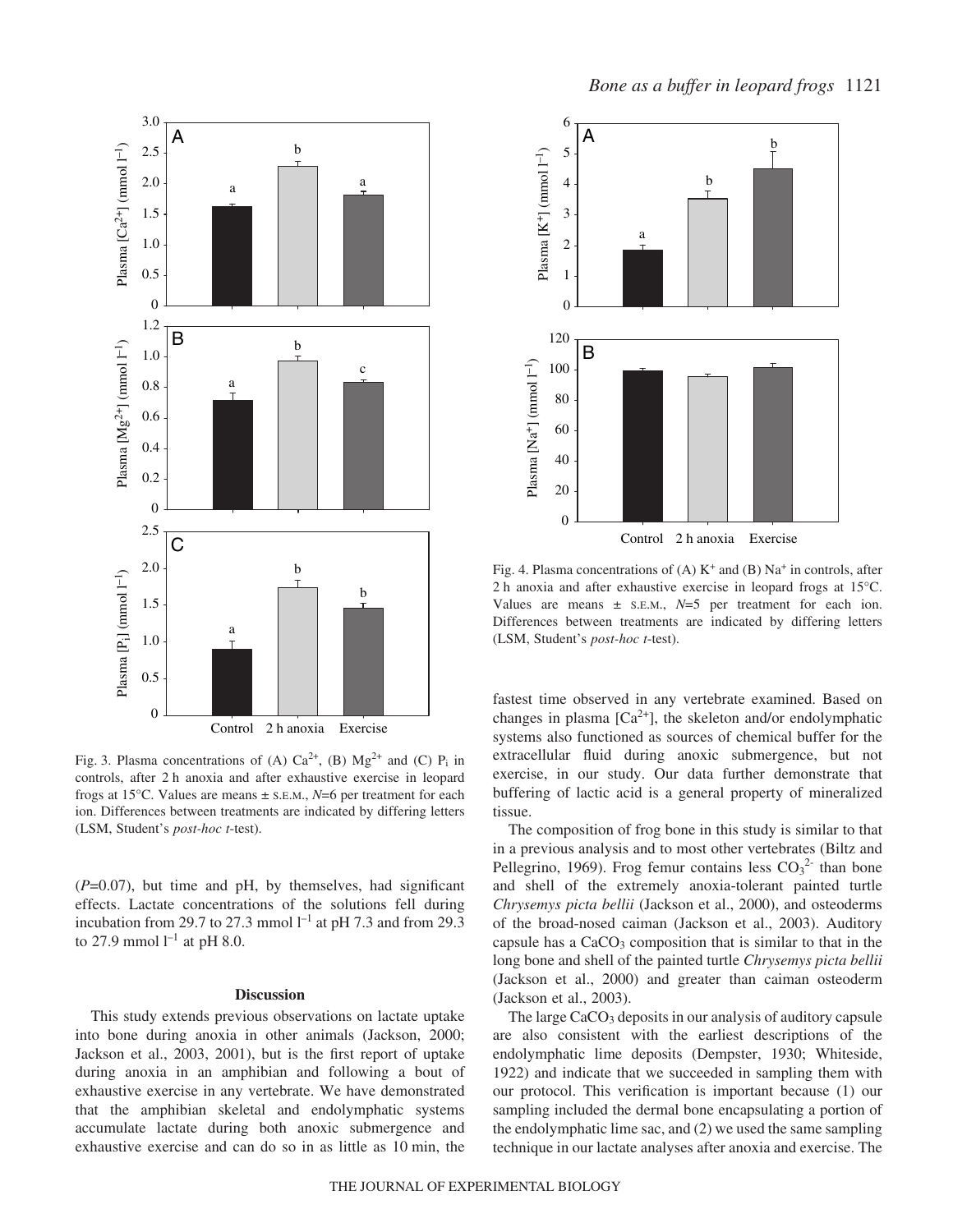

Fig. 5. Concentration of lactate (mmol  $kg^{-1}$  wet mass) in frog femurs incubated in 30 mmol  $l^{-1}$  lactate for 6 and 24 h at pH 8.0 or 7.3. Values are means  $\pm$  s.e.m.,  $N = 6$  per treatment at each time point. There was no significant time  $\times$  pH interaction but there were separate pH and time effects (LSM, Student's *post-hoc t*-test).

sampled structure had a milky appearance that was consistent with earlier descriptions of the endolymphatic system.

Both exercise and anoxia increased lactate concentrations in all tissues examined to levels observed in previous studies (Andersen and Wang, 2003; Armentrout and Rose, 1971; Bennett and Licht, 1974; D'Eon et al., 1978; Donohoe and Boutilier, 1999; Hutchison and Turney, 1975; Warburton et al., 1989; Wasser et al., 1993, 1991; Wegener and Krause, 1993). With the exception of gastrocnemius and heart, plasma had a higher lactate concentration than the other tissues examined, as has also been observed in cold hypoxic frogs (Donohoe and Boutilier, 1999) and cold anoxic turtles (Jackson et al., 1996). High lactate levels in gastrocnemius and heart can be attributed to their intense activity during the exercise and during the initial period in the anoxia chamber. The frogs became quiescent about 30 min into the 2 h anoxia bout.

Higher extracellular than intracellular lactate concentrations have been reported during cold hypoxia in frogs by Donohoe and Boutilier (1999), who suggested that lactate is transported from locally anaerobic tissues, where it is produced, to locally aerobic tissues, where it can be oxidized or converted to glucose. In the anoxic frogs with no aerobic tissues, we propose that exporting lactate from the cells to the extracellular fluid (ECF) may better exploit the buffer capacity of the mineralized tissues, the skeleton and endolymphatic system.

Three pieces of evidence revealed by the present study suggest a potentially important role for the skeleton in buffering lactic acid after exercise and anoxia. First, the skeleton and auditory capsule accumulated significant amounts of lactate after both exercise and anoxia. The post-exercise lactate accumulation in frog bone is notable because it is the first of its kind to be reported and it occurred in as few as 10 min, a rate not seen before *in vivo* in any vertebrate. In the case of anoxia, the mineralized tissues accumulated more lactate than the liver and the lactate concentration in femur

 $(15.0 \text{ mmol } l^{-1})$  was greater than what could be accounted for based on its water composition (54%) and the plasma lactate concentration (20.4 mmol  $l^{-1}$ ), indicating that lactate was chemically bound to mineralized bone, most likely complexed with  $Ca<sup>2+</sup>$ , as previously suggested to occur in painted turtle shell (Jackson, 2000). Although the post-exercise femurs and auditory capsules and the anoxic auditory capsules did not accumulate more lactate than predicted from their water contents, sequestration cannot be ruled out. This is especially true in the post-exercise femurs, which accumulated exactly what might be predicted from the water content and plasma [lactate]. The prediction is likely to be an overestimate because it assumes that all water is extracellular and in equilibrium with plasma.

Second, our *in vitro* incubation of frog femur demonstrates that significant sequestration of lactate is possible. These results reveal the accumulation that is possible at equilibrium, although the *in vivo* kinetics of exchange in these experiments did not permit full equilibration to occur. The *in vitro* bone lactate levels reached in the frog are similar to measurements on painted turtle (D.C.J., unpublished observation) and greater than published uptakes in caiman osteoderms (Jackson et al., 2003) and crayfish carapace (Jackson et al., 2001).

The third piece of evidence that frog bone contributes to the buffering of lactic acid is that plasma  $[Ca<sup>2+</sup>]$  was elevated after anoxic submergence. We interpret this as the result of  $CaCO<sub>3</sub>$ release from mineralized tissues. It is unlikely that the changes in plasma  $[Ca^{2+}]$  were caused by hemoconcentration because plasma [Na+] did not change. It is notable that an earlier study of anoxia in bullfrogs did not observe an increase in plasma  $[Ca^{2+}]$  (Warburton et al., 1989). However, the frogs in that study were paralyzed with succinylcholine, and lactate levels were only half of what we observed, suggesting that the severity of the acidosis may have been insufficient to demineralize bone.

The increase in plasma  $[P_i]$ , during both anoxia and exercise is most likely derived from active muscle as a result of creatine phosphate hydrolysis during burst swimming and anoxic submergence (Wegener and Krause, 1993), rather than from bone. *In vitro* studies show that  $CO_3^2$  and not P<sub>i</sub> is the principle buffer anion released from both mouse calvariae (Bushinsky et al., 2002) and turtle shell powder (Jackson et al., 1999) when incubated in acid solutions.

The quantitative importance of the frog's skeleton in buffering lactic acidosis can be estimated by summing the fractions of the total lactate load that accumulated in the skeleton and that was buffered by  $CaCO<sub>3</sub>$  released from the skeleton and/or endolymphatic system. The basis for this calculation is the assumption that each mole of lactate accumulated in frog bone is accompanied by a proton, as is the case in turtle bone (Jackson et al., 1999). We assume that for each mole of  $Ca^{2+}$  released from the skeleton, a mole of  $CO_3^2$ , which buffers 2 moles of  $H<sup>+</sup>$  derived from glycolyis, is also released. If a frog's wet skeletal mass is 16% of total body mass (D. E. Warren and D. C. Jackson, unpublished), then the percentage of the total lactate load contained within the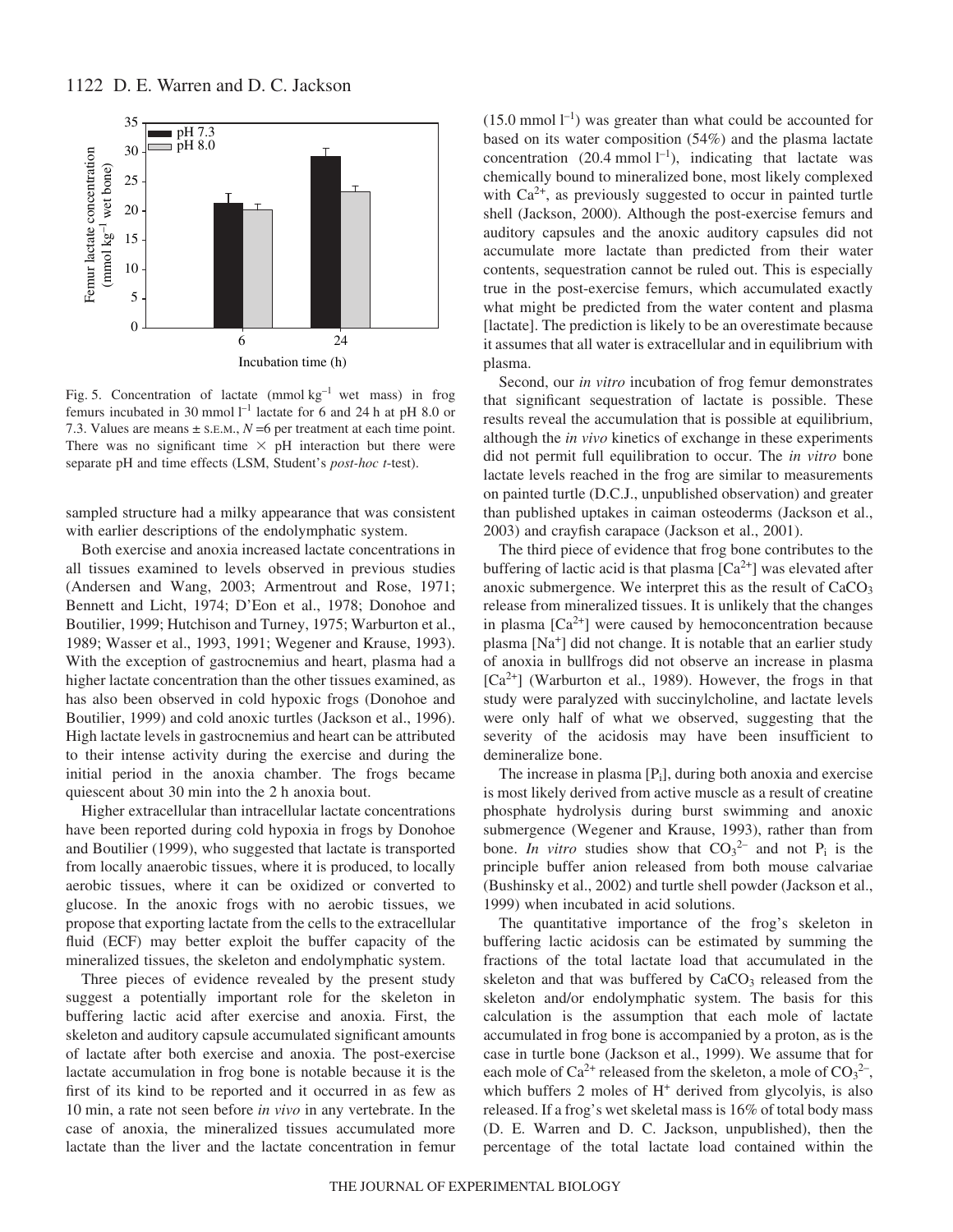skeleton at the end of anoxia and exercise is 18% and 9%, respectively. Unfortunately, a similar calculation cannot be made for the endolymphatic system because we did not sample it entirely, although we assume it to be much smaller than the skeleton. If we assume that all the released  $Ca^{2+}$  distributes throughout the extracellular fluid and that the extracellular fluid volume is 26% of body mass (Thorson, 1964), then 3% of the total lactate load was buffered by  $CO_3^2$  released from the skeletal or endolymphatic systems during anoxia. There is no evidence that the skeletal and endolymphatic systems release chemical buffers after exercise because plasma  $[Ca^{2+}]$  was not elevated. After summation, we estimate that 21% and 9% of the total lactate loads produced during anoxia and exercise, respectively, are buffered by mineralized tissue.

These estimates have several important implications that require more investigation. Although the quantitative contribution to lactic acid buffering is modest in exercise, the rapidity with which these mineralized tissues were recruited has not been observed previously. In addition, the amount and integrity of a frog's mineralized tissues may determine the severity of a lactic acidosis that an animal can tolerate. This might help to explain why frogs, although considered hypoxia tolerant, are anoxia intolerant. Under hypoxic conditions, lactic acid is produced in locally anaerobic tissue and moves into the extracellular fluid where it distributes to locally aerobic tissues to be oxidized, resulting in slower lactate accumulation and glycogen depletion rates (Donohoe and Boutilier, 1999). Although the extracellular distribution of lactate enables exploitation of the skeletal and endolymphatic buffers during anoxia, only a modest fraction of the lactate load is buffered, primarily because of the structures' small size relative to body mass. Therefore, only the lower rates of lactate accumulation that occur during hypoxia are sustainable while the higher rates during anoxia overwhelm the limited buffering capacity of the frog.

One intriguing conservation implication is that if mineralized tissues proved vulnerable to demineralization in an acidic environment, then the tolerance of frogs to anoxia or hypoxia and, possibly, anaerobic performance, could be compromised. Indeed, acidification of frog environments has been implicated as a cause of amphibian decline and low environmental pH has been shown to increase mortality rates in this species (Brodkin et al., 2003; Simon et al., 2002).

In conclusion, the leopard frog skeletal and endolymphatic systems contribute buffering during exercise by rapidly functioning as a sink for a small amount of the lactate load. Their buffering roles are more important during anoxia when these structures, especially bone, sequester a larger fraction of the lactate load as well as release chemical buffers. Future studies should investigate whether these systems are significant contributors to lactic acid buffering under the more ecologically relevant conditions of long-term hypoxia at cold temperatures, and determine how pH affects bone and lime sac demineralization in amphibians. Additional work should examine the relative contributions of skeleton and endolymphatic lime deposits to overall chemical buffer release.

A better assessment of the size of the endolymphatic lime sacs is needed to determine their exact contribution to lactic acid buffering.

This study was supported by NSF grant IBN01-10322 (D.C.J.).

#### **References**

- **Andersen, J. B. and Wang, T.** (2003). Cardiorespiratory effects of forced activity and digestion in toads. *Physiol. Biochem. Zool.* **76**, 459- 470.
- **Armentrout, D. and Rose, F. L.** (1971). Some physiological responses to anoxia in the great plains toad, *Bufo cognatus*. *Comp. Biochem. Physiol.* **39A**, 447-455.
- **Bennett, A. F. and Licht, P.** (1974). Anaerobic metabolism during activity in amphibians. *Comp. Biochem. Physiol.* **48A**, 319-327.
- **Biltz, R. M. and Pellegrino, E. D.** (1969). The chemical anatomy of bone. I. A comparative study of bone composition in sixteen vertebrates. *J. Bone Joint Surg. Am.* **51**, 456-466.
- **Boutilier, R. G., Donohoe, P. H., Tattersall, G. J. and West, T. G.** (1997). Hypometabolic homeostasis in overwintering amphibians. *J. Exp. Biol.* **200**, 387-400.
- **Brodkin, M., Vatnick, I., Simon, M., Hopey, H., Butler-Holston, K. and Leonard, M.** (2003). Effects of acid stress in adult *Rana pipiens*. *J. Exp. Zool. A Comp. Exp. Biol.* **298**, 16-22.
- **Bushinsky, D. A., Smith, S. B., Gavrilov, K. L., Gavrilov, L. F., Li, J. W. and Levi-Setti, R.** (2002). Acute acidosis-induced alteration in bone bicarbonate and phosphate. *Am. J. Physiol.* **283**, F1091-F1097.
- **Cameron, J. N.** (1989). *The Respiratory Physiology of Animals*. New York: Oxford University Press.
- **Dempster, W. T.** (1930). The morphology of the amphibian endolymphatic organ. *J. Morphol. Physiol.* **50**, 71-126.
- **D'Eon, M. E., Boutilier, R. G. and Toews, D. P.** (1978). Anaerobic contributions during progressive hypoxia in the toad *Bufo marinus*. *Comp. Biochem. Physiol.* **60A**, 7-10.
- **Donohoe, P. H. and Boutilier, R. G.** (1999). The use of extracellular lactate as an oxidative substrate in the oxygen-limited frog. *Resp. Physiol.* **116**, 171-179.
- **Hutchison, V. H. and Turney, L. D.** (1975). Glucose and lactate concentrations during activity in the leopard frog, *Rana pipiens*. *J. Comp. Physiol.* **99**, 287-295.
- **Jackson, D. C.** (2000). How a turtle's shell helps it survive prolonged anoxic acidosis. *News Physiol. Sci.* **15**, 181-185.
- **Jackson, D. C.** (2002). Hibernating without oxygen: physiological adaptations of the painted turtle. *J. Physiol. (Lond.)* **543**, 731-737.
- **Jackson, D. C., Andrade, D. V. and Abe, A. S.** (2003). Lactate sequestration by osteoderms of the broad-nose caiman, *Caiman latirostris*, following capture and forced submergence. *J. Exp. Biol.* **206**, 3601-3606.
- **Jackson, D. C., Crocker, C. E. and Ultsch, G. R.** (2000). Bone and shell contribution to lactic acid buffering of submerged turtles *Chrysemys picta bellii* at 3°C. *Am. J. Physiol.* **278**, R1564-R1571.
- **Jackson, D. C., Goldberger, Z., Visuri, S. and Armstrong, R. N.** (1999). Ionic exchanges of turtle shell in vitro and their relevance to shell function in the anoxic turtle. *J. Exp. Biol.* **202**, 513-520.
- **Jackson, D. C., Toney, V. I. and Okamoto, S.** (1996). Lactate distribution and metabolism during and after anoxia in the turtle, *Chrysemys picta bellii*. *Am. J. Physiol.* **271**, R409-R416.
- **Jackson, D. C., Wang, T., Koldkjaer, P. and Taylor, E. W.** (2001). Lactate sequestration in the carapace of the crayfish *Austropotamobius pallipes* during exposure in air. *J. Exp. Biol.* **204**, 941-946.
- **McDonald, D. G., Boutilier, R. G. and Toews, D. P.** (1980). The effects of enforced activity on ventilation, circulation and blood acid-base balance in the semi-terrestrial anuran, *Bufo marinus*. *J. Exp. Biol.* **84**, 273-287.
- **Simkiss, K.** (1967). Endolymphatic sacs. In *Calcium in Reproductive Physiology*, pp. 83-93. New York: Rheinhold.
- **Simkiss, K.** (1968). Calcium and carbonate metabolism in the frog (*Rana temporaria*) during respiratory acidosis. *Am. J. Physiol.* **214**, 627-634.
- **Simon, M. P., Vatnick, I., Hopey, H. A., Butler, K., Korver, C., Hilton, C., Weimann, R. S. and Brodkin, M. A.** (2002). Effects of acid exposure on natural resistance and mortality of adult *Rana pipiens*. *J. Herpetol.* **36**, 697- 699.